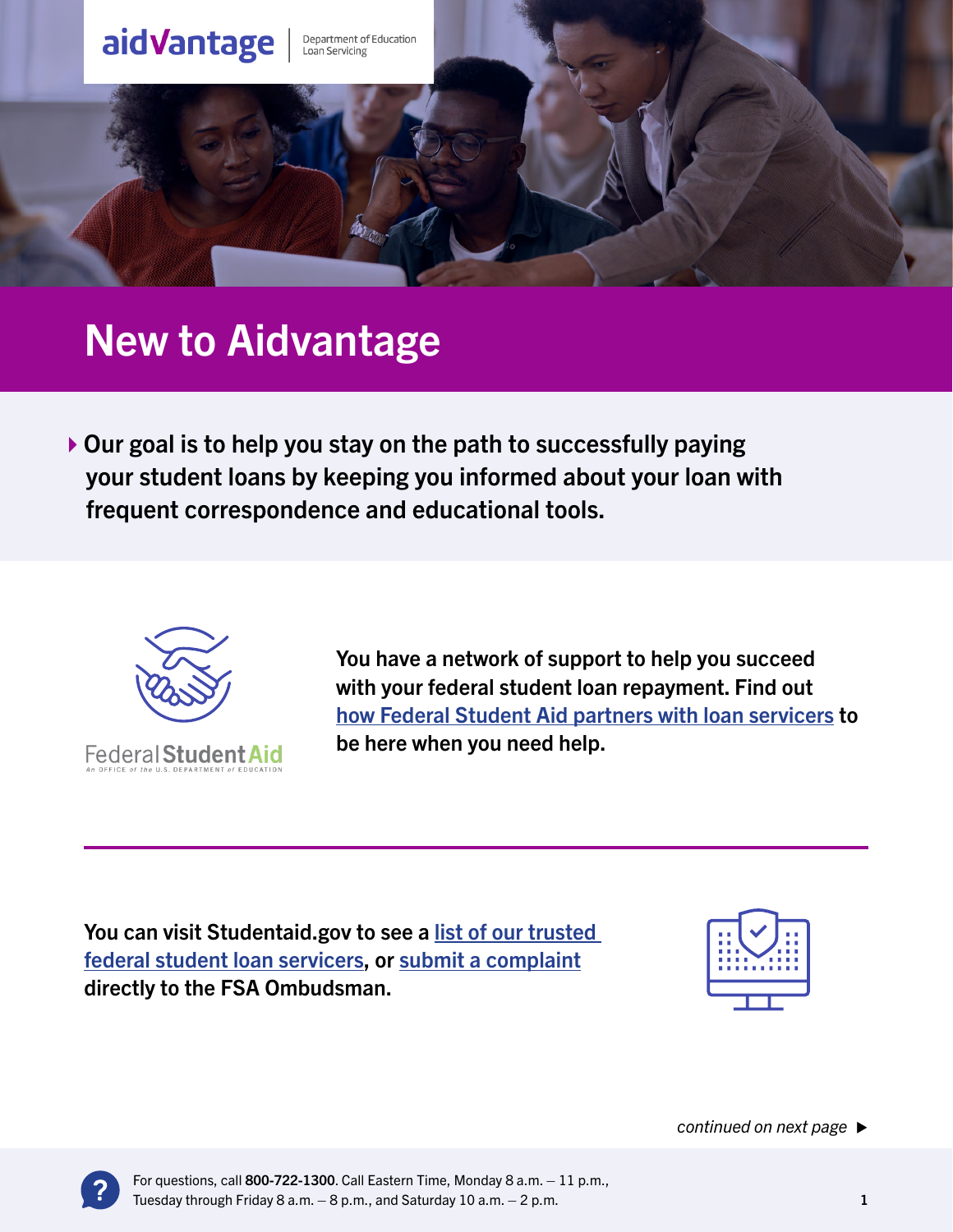## What to do before Repayment

#### Subsidized Loans

If you have a Direct Subsidized federal student loan, the government

generally does not charge interest on the loan while you're in school.

#### Unsubsidized loans

If you have a Direct Unsubsidized federal student loan, you're responsible for paying the interest after it accrues — either in school, in grace, or in repayment.



If you can afford it, it's smart to make payments while you're in school as it will lower your overall balance and potentially reduce the time you'll spend paying off your loan.

#### About your grace period

If you have a Direct Subsidized or Unsubsidized federal loan, your grace period lasts for 6 months. You must begin repaying your loan at the end of your 6-month grace period.

About 45 days prior to your payment start date, we'll provide you with a schedule of when your payments begin and your projected Monthly Payment Amount. Your repayment terms are calculated based on your loan's Current Balance, including any estimated Unpaid Interest that may capitalize as your loan enters repayment.

If you have a Direct PLUS or Consolidation federal loan, there is no grace period. Payments begin immediately after the final loan disbursement is made.

#### Next steps

- 1. Register for online access at A[idvantage.com](http://aidvantage.com).
- 2. Sign up for eDelivery at A[idvantage.com](http://aidvantage.com). Simplify your life with eDelivery and enjoy real-time, 24/7 access to your monthly statements and more.
- 3. Learn more about which programs or benefits apply to you.
	- **Find out about [Military benefits](https://studentaid.gov/sites/default/files/military-student-loan-benefits.pdf)**
	- **Find out about [Public Service Loan Forgiveness](https://studentaid.gov/pslf/)**
	- Find out about [Teacher Loan Forgiveness](https://studentaid.gov/articles/teacher-loan-forgiveness-options/)
	- If you have federal student loans, use the [Loan Simulator](https://studentaid.gov/loan-simulator/) on the FSA website to estimate monthly loan payments and evaluate repayment plan options

#### 4. Enroll in Auto Pay. It can make your life easier.

You can sign up to have your loan payments automatically deducted from your bank account. This may help reduce the interest rate on your eligible loans by 0.25%.

To verify eligibility and the amount of your interest rate reduction, log in to your account and view your borrower benefits. If applicable, the interest rate reduction for Auto Pay will be available only while your monthly payment amount is successfully deducted from the designated bank account. This benefit is suspended during periods of forbearance and deferment, when monthly payments are not required.

*continued on next page*



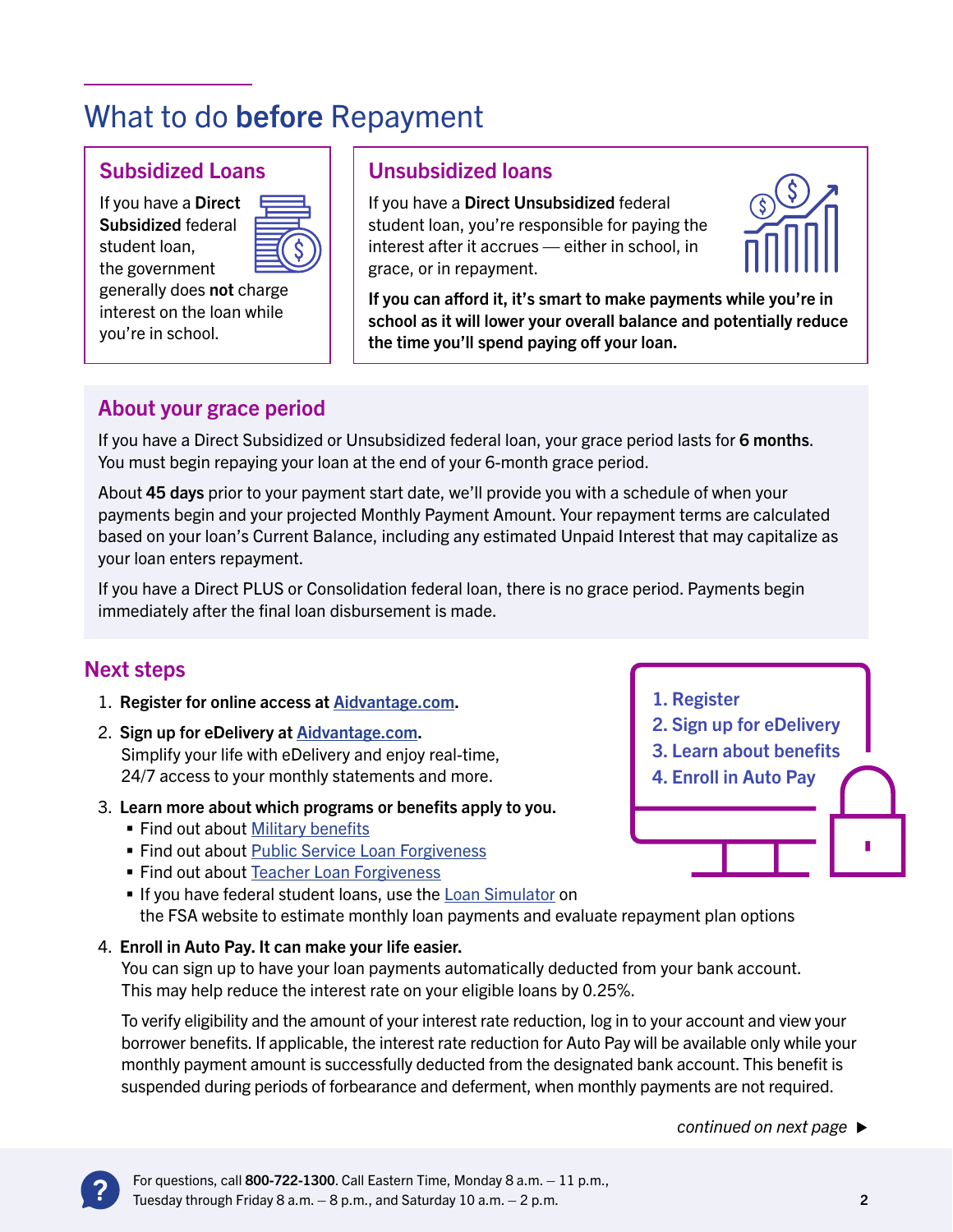## What to expect in Repayment

#### Making Your First Payment

Your Monthly Payment Amount will be available 45 days before you enter repayment. [Log in to your account](http://aidvantage.com) to view your Monthly Payment Amount when you're within 30-45 days of beginning repayment. At that time, we'll calculate your repayment terms based on your loan's Current Balance, including any estimated Unpaid Interest that may capitalize as your loan enters repayment.

### Paying Within 120 Days of Federal Loan Disbursement

Unless instructed otherwise, if you make a payment within

120 days of when your federal loan was disbursed (sent to your school), we'll apply that amount directly to your Original Principal Balance – this will reduce the total amount you owe. Any outstanding Accrued Interest and Unpaid Fees originally assessed at the time of disbursement may also be reduced.

If you would prefer, you can instruct us to have the payment applied as a standard payment instead.

Important to know: These transactions will be labeled as a Refund in your Account History with an effective date that aligns with the loan's disbursement date. You may also see any returned fees included in your payment.

### Repayment Options

Your student loan repayment options are different depending on the type of loan, the promissory note, and the lender.

## Managing Your Loans

#### **Experienced** Customer Care

We keep in touch with you throughout your repayment period. We're also here to answer your questions, provide you with solutions, and process your payments.

#### Monthly Billing **Statement**

Your billing statement will include your Monthly Payment Amount, Current Balance, and other important loan information. (Some customers may receive a coupon book instead of monthly billing statements.)

### Auto Pay

You can sign up to have your loan payments automatically deducted from your bank account. This may help reduce the interest rate on your eligible loans by 0.25%.

### Quarterly Interest **Statement**

While you're in school or during your grace period, we keep you apprised of your outstanding interest owed and your anticipated payment begin date.



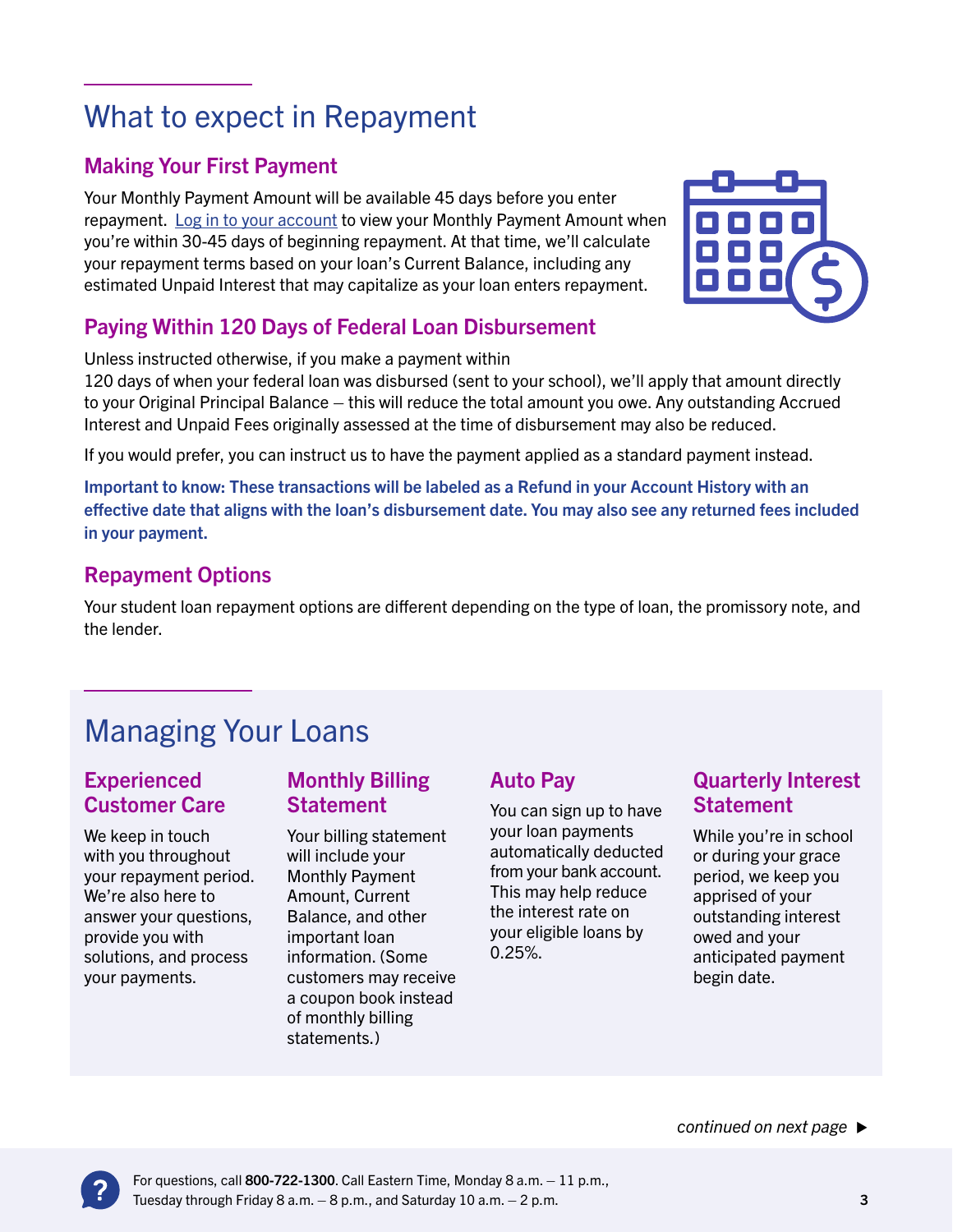## Types of Federal Student Loans We Service

#### William D. Ford Federal Direct Loan Program (Direct Loans)

Direct Loans are available to eligible undergraduate and graduate students to help cover the cost of higher education at a four-year college or university, community college, or trade, career, or technical school.

- **Example 1 Lender: U.S. Department of Education**
- No interest is charged during periods of cancer treatment deferment for any Direct Loans.

Direct Subsidized Loans – For undergraduate students, no interest is charged while you are in school at least half-time and during deferment periods. No interest is charged during the grace period for Direct Subsidized Loans disbursed prior to July 1, 2012 or after June 30, 2014.

Direct Unsubsidized Loans – For undergraduate, graduate, and professional degree students, interest is charged on unsubsidized loans during all periods.

Direct PLUS Loans for Parents – For parents of dependent undergraduate students, interest is charged during all periods. The parent is the primary borrower.

Direct PLUS Loans for Graduate Students – For graduate and professional degree students, interest is charged during all periods.

Direct Consolidation Loans – For borrowers who want to combine their eligible federal student loans into a single loan. No interest is charged on Direct Subsidized Consolidation Loans or Subsidized portions of Direct Consolidation Loans during deferment periods.